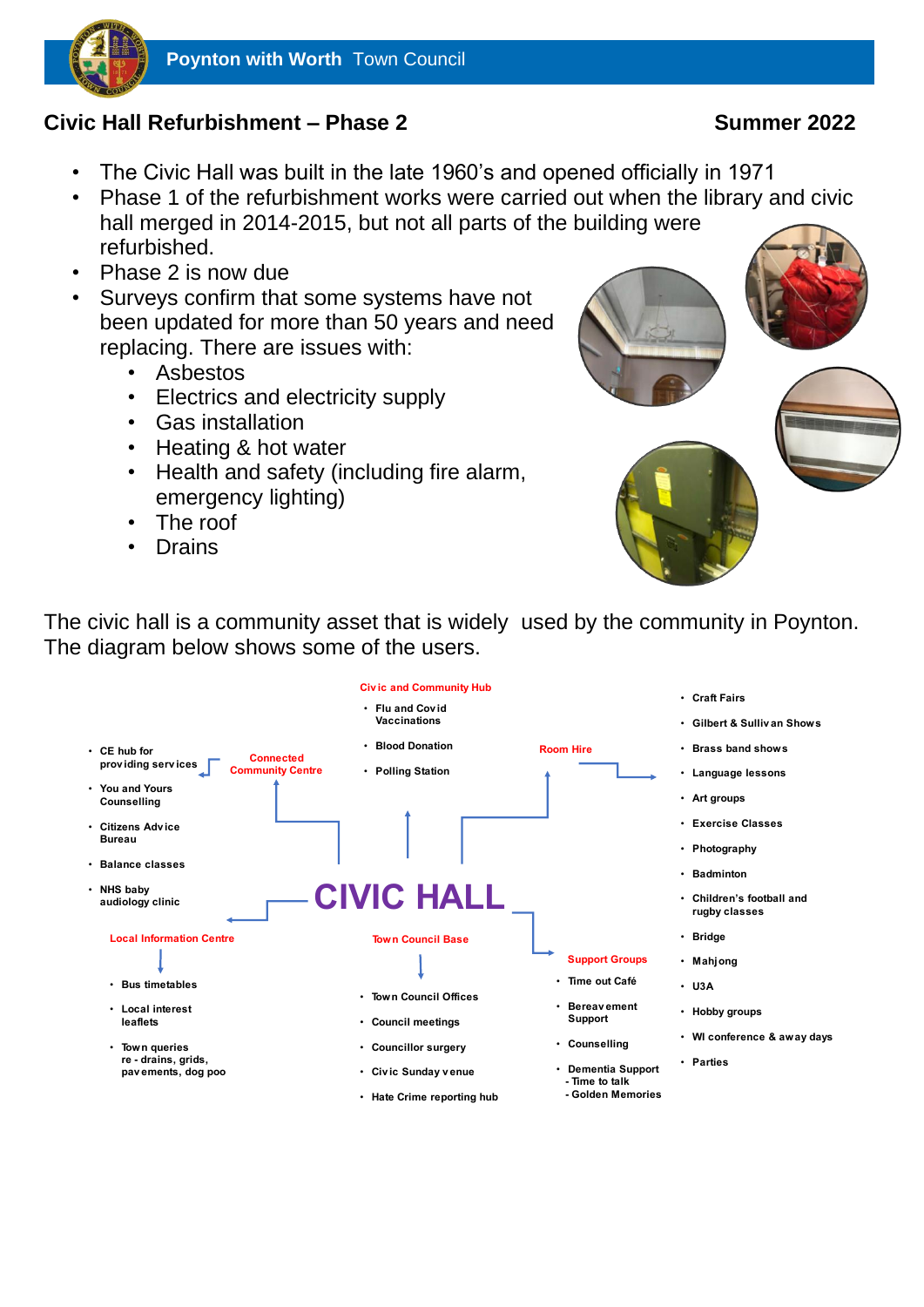| <b>Work Required</b>                     | <b>Estimated Costs</b>                |
|------------------------------------------|---------------------------------------|
| • Upgrading electrical supply, replacing | Electrical Works (new electrical      |
| lighting in selected rooms and           | supply, upgrade electrics) - £132,800 |
| provision of additional sockets          |                                       |
|                                          | Mechanical Works (heating, cooling,   |
| •Installation of new heating and cooling | ventilation, drainage) - £142,000     |
| system                                   | General Building Work - £16,665       |
|                                          |                                       |
| • Removing asbestos                      |                                       |
| • Roof and drainage repairs and          |                                       |
| improvements to fire alarm               |                                       |
|                                          |                                       |
| • Provide staff room which in turn would | Refurbishment (council chamber,       |
| allow hirers' exclusive use of the       | hall, reception, counselling room)    |
| kitchen                                  | and provision of staff welfare        |
|                                          | facilities - £80,230                  |
| . New storage for chairs and tables at   |                                       |
| the rear of the hall                     |                                       |
| . Refurbishment of the council chamber,  |                                       |
| hirers kitchen, reception and            |                                       |
| counselling room                         |                                       |
|                                          | Project preliminaries and             |
|                                          | overheads £74,339                     |
|                                          | Contingency - £45,000                 |
|                                          | Professional and statutory fees -     |
|                                          | £46,000                               |
|                                          | <b>Total circa - £537,000</b>         |
|                                          |                                       |

# **How will the project be funded?**

Council reserves £380,000 Borrowing £160,000

# **Cost of borrowing (Public Works Loan)**

The interest rate for a public works loan for £160,000 over a period of 20 year is 2.76% and the repayments are estimated to be £10,290 each year.

# **Affordability**

Each year the council sets aside an amount from its budget for capital projects such as this refurbishment, this amount is placed in reserves. In the 2022 budget, £11,000 has been allocated for this purpose and the first year's public works loan repayment will be funded by this amount.

This means there will be **no increase in the precept** (part of the Council Tax) for 2022-2023 or subsequent years for this refurbishment.